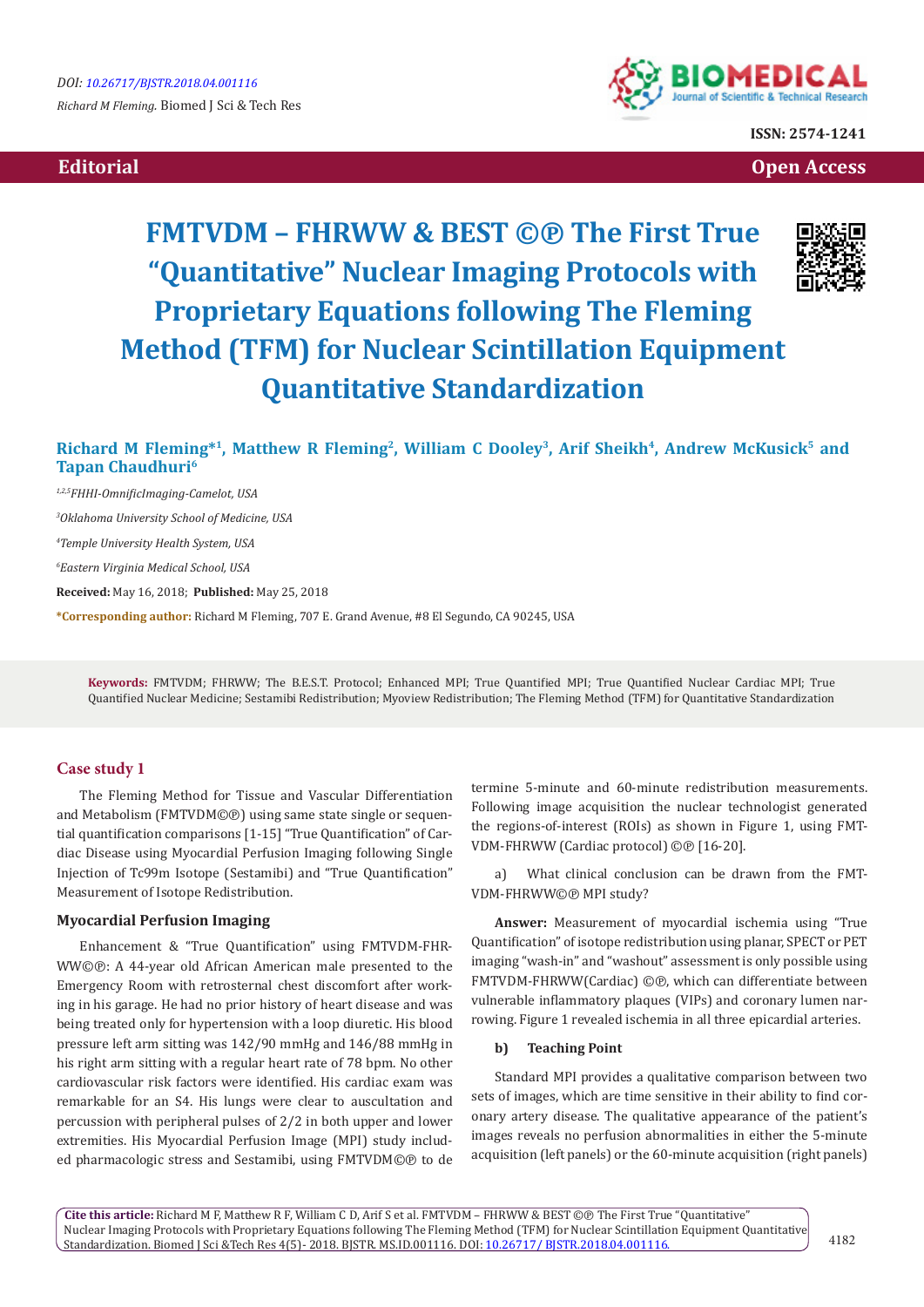images. This qualitative visual appearance is misleading and incorrect. Technetium-99m compounds redistribution including Sestamibi, Myoview and Teboroxime can all be accurately measured by "True Quantification" of the 5 and 60-minute images acquired using planar and SPECT. Similar application of FMTVDM©℗ can be applied to PET camera acquisition using applicable isotopes. Using these acquired images, "actual (TRUE v Virtual) quantification" of isotope redistribution using FMTVDM©℗ can be made and a calculation of "wash-in", "washout" or "normal" isotope redistribution can be determined. From this "quantification" the type and severity of coronary artery disease (CAD) can be made for each coronary artery vascular territory, enhancing both diagnosis and treatment management. FMTVDM©℗ can be used with hand-held probes, planar, SPECT or PET imaging depending upon the isotope employed [21].



**Figure 1:**FMTVDM-FHRWW (Cardiac protocol)©℗. Application of TRUE QUANTIFICATION following isotope redistribution. Image displays in horizontal (top) and vertical (bottom) long axis views show TRUE QUANTIFICATION using measurement of Sestamibi redistribution using FMTVDM©℗. While each reconstructed image revealed "qualitatively" normal appearing MPI, the TRUE QUANTIFICATION measurement showed lower Sestamibi counts in each myocardial region at 5-minutes (left panels) compared with the 60-minute acquisitions demonstrating "wash-in" seen with vulnerable inflammatory plaques and critically narrowed arteries. This TRUE (not virtual) QUANTIFICATION demonstrated triple vessel coronary artery disease in this individual.

**Case Study 2:** FMTVDM©℗ "True Quantification" of Breast Cancer. "The B.E.S.T. Protocol for Early Breast Cancer Detection and Treatment Response"3-5, 16-25.

## **Molecular Breast Imaging**

Enhancement & Quantification using FMTVDM-BEST©℗: A 38-year old woman with dense breasts and normal mammogram was referred for TRUE QUANTIFICATION Molecular Breast Imaging (MBI) using FMTVDM-BEST©℗ Protocol for enhancement and measurement of possible breast cancer. This mother of twins had previously had two normal mammograms. Following this third "normal" mammogram and bloody left nipple discharge she was referred for FMTVDM-BEST©℗. Following FMTVDM-BEST©℗ employing pharmacologic enhancement following regional shifts in delivery and uptake of isotope based upon differences in regional blood flow and metabolism, nuclear image acquisition was obtained and TRUE QUANTIFICATION Molecular Breast Imaging (MBI) measurements were made as shown in Figure 2.



**Figure 2:** FMTVDM-B.E.S.T. (Breast Cancer protocol)©℗ Protocol. Application of TRUE QUANTIFICATION following isotope Enhancement. Mammography (left) interpretation reported fibrocystic disease. Following FMTVDM-The B.E.S.T. ©℗ Protocol, TRUE QUANTIFICATION following isotope Enhancement, revealed normal breast tissue in the majority of the breast with maximum count activity (MCA) values of 110. Region 2 revealed a MCA of 373 revealing breast cancer. Surgical biopsy confirmed.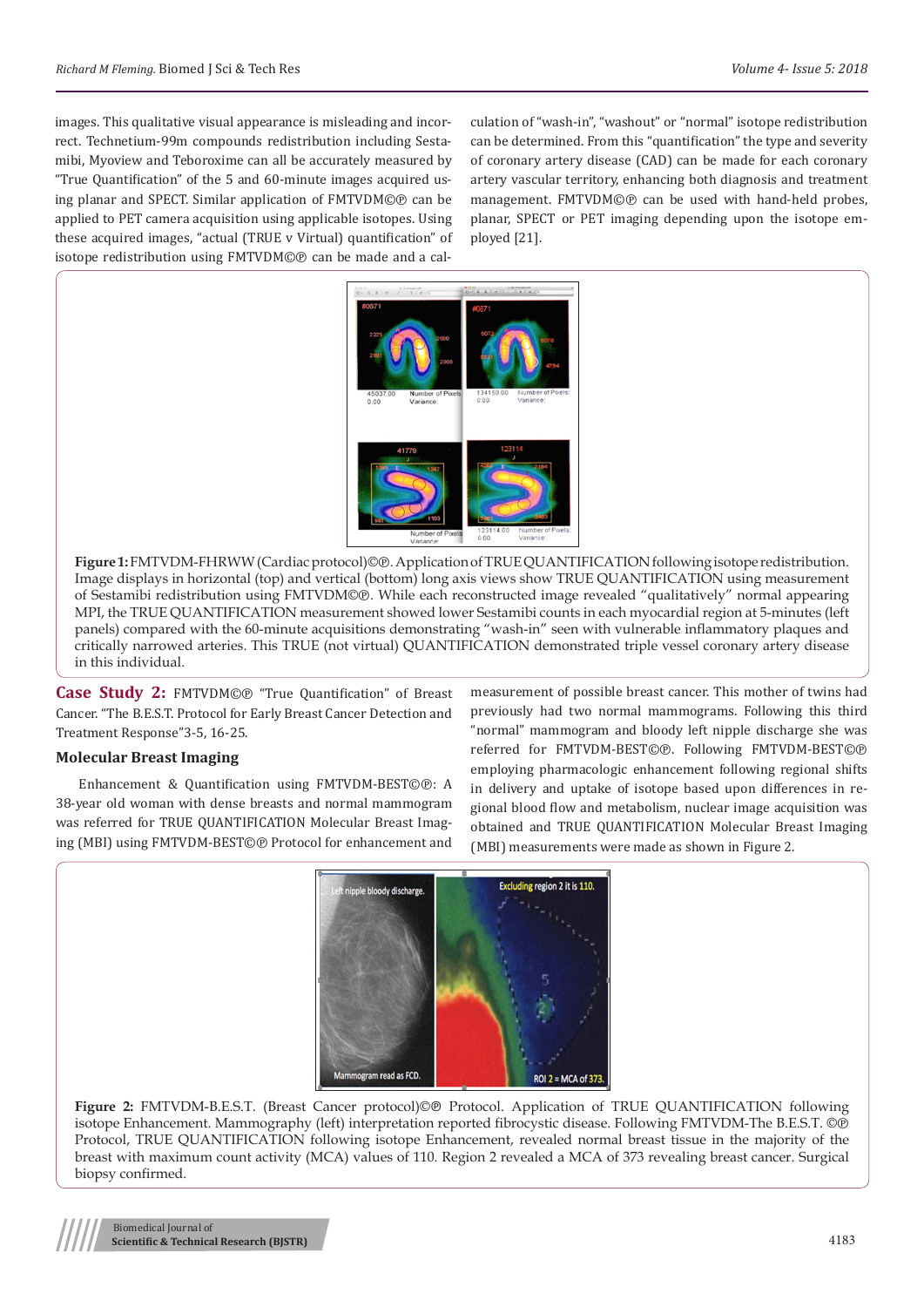a) What clinical conclusion can be drawn from this FMT-VDM-BEST©℗ Protocol?

**Answer:** "TRUE QUANTIFICATION" of nuclear images can only be obtained allowing for tissue and vascular differentiation, using FMTVDM©℗. This can be accomplished using any pharmacologic or physiologic enhancement method, any isotope and any nuclear imaging device, including hand-held probes, planar, SPECT and PET depending upon the isotope being used. In this instance the study was performed using a planar camera and Sestamibi following dipyridamole enhancement to analyze breast tissue (FMT-VDM-BEST©℗) [22-24].

#### **b) Teaching point**

Prior nuclear medicine methods have employed "qualitative" image analysis and have not Enhanced the physiologic properties of regional blood flow and metabolism differences to distinguish between tissue type using "TRUE QUANTIFICATION" FMT-VDM-BEST©℗. Using FMTVDM-BEST©℗, machine learning (aka Artificial Intelligence) and patient derived "TRUE QUANTIFICA-TION" can differentiate breast cancer from pre-cancerous tissue from inflammatory changes, normal breast tissue and calcium deposits. "TRUE QUANTIFICATION" FMTVDM-BEST©℗ can also be used to direct patient treatment, using pre and post treatment "Quantification" to assess treatment response, saving time, money and lives [25].

#### **References**

- 1. [Fleming RM \(2001\) Coronary Artery Disease is More than Just Coronary](https://www.ajconline.org/article/S0002-9149(01)01666-6/fulltext)  [Lumen Disease. Amer J Card 88: 599-600.](https://www.ajconline.org/article/S0002-9149(01)01666-6/fulltext)
- 2. Fleming RM (2003) Angina and coronary Ischemia are the result of coronary regional Blood Flow Differences. J Amer Coll Angiol 1: 127-142.
- 3. (2011) Establishing Better Standards of Care in Doppler Echocardiography, Computed Tomography and Nuclear Cardiology. In Richard M Fleming (Eds.). Intech Publishing.
- 4. Fleming RM, Harrington GM, Baqir R (2009) Heart Disease in Men, Using Multiple Images Post-Stress to Enhance diagnostic Accuracy of Myocardial Perfusion Imaging: The Clinical Importance of Determining Washin and Washout Indicates a Parabolic Function between Coronary Perfusion (Blood Flow) and Cellular ("Uptake/Release") Function. In Alice B Todd, Margo H Mosley (Eds.) Nova Publishers pp. 75-100.
- 5. Fleming RM, Harrington GM (2011) Fleming Harrington Redistribution Wash-in Washout (FHRWW): The Platinum Standard for Nuclear Cardiology. Establishing Better Standards of Care in Doppler Echocardiography, Computed Tomography and Nuclear Cardiology. In Richard M Fleming (Eds.). Intech Publishing.
- 6. [Fleming RM, Harrington GM, Baqir R, Jay S, Sridevi Challapalli, et](https://www.ncbi.nlm.nih.gov/pubmed/20308963)  [al. \(2009\) The Evolution of Nuclear Cardiology takes Us Back to the](https://www.ncbi.nlm.nih.gov/pubmed/20308963)  [Beginning to Develop Today's "New Standard of Care" for Cardiac](https://www.ncbi.nlm.nih.gov/pubmed/20308963)  [Imaging: How Quantifying Regional Radioactive Counts at 5 and 60](https://www.ncbi.nlm.nih.gov/pubmed/20308963)  [Minutes Post-Stress Unmasks Hidden Ischemia. Methodist DeBakey](https://www.ncbi.nlm.nih.gov/pubmed/20308963)  [Cardiovascular Journal \(MDCVJ\) 5\(3\): 42-48.](https://www.ncbi.nlm.nih.gov/pubmed/20308963)
- 7. [Fleming RM, Harrington GM \(2010\) FHRWW stress SPECT protocol](https://search.informit.com.au/documentSummary;dn=765592504205281;res=IELHEA)  [reduces radioactive dosage and increases ischemia detection. ANZ](https://search.informit.com.au/documentSummary;dn=765592504205281;res=IELHEA)  [Nuclear Medicine 41\(4\): 224-232.](https://search.informit.com.au/documentSummary;dn=765592504205281;res=IELHEA)
- 8. Fleming RM, Harrington GM, Baqir R, Jay S, Challapalli S, et al. (2011) Renewed Application of an Old Method Improves Detection of Coronary Ischemia. A Higher Standard of Care. Review Article. ANZSNM Gamma Gazette 1: 50-58.
- 9. Fleming RM, Harrington GM, Jay S, Avery K (2011) FHRWW Rest SPECT Viability Imaging Cardiac viability measured using resting FHRWW Redistribution of Sestamibi: The Scientific Evidence proves Sestamibi is not Superglue, USA.
- 10. [Fleming RM, Harrington GM \(2011\) Quantitative measurement of](http://jnm.snmjournals.org/content/52/supplement_1/1162) [sestamibi distribution to detect hidden ischemia made possible by](http://jnm.snmjournals.org/content/52/supplement_1/1162) [application of Blumgart's method. J Nucl Med 52\(suppl I\): 1162.](http://jnm.snmjournals.org/content/52/supplement_1/1162)
- 11. [Fleming RM, Harrington GM, Kearney DS, Tomsho M, Sheils J \(2012\)](http://jnm.snmjournals.org/content/53/supplement_1/1831) [Myoview and Sestamibi redistribution, stress once – image twice](http://jnm.snmjournals.org/content/53/supplement_1/1831) [protocol improves detection of ischemia in addition to improving](http://jnm.snmjournals.org/content/53/supplement_1/1831) [patient throughput and reducing patient radiation to 3.75 mSv. J Nucl](http://jnm.snmjournals.org/content/53/supplement_1/1831) [Med 53: 1831.](http://jnm.snmjournals.org/content/53/supplement_1/1831)
- 12. Fleming RM, Harrington GM, Baqir R, Jay S, Challapalli S, et al. (2010) Renewed Application of an Old Method Improves Detection of Coronary Ischemia. A Higher Standard of Care. Federal Practitioner 27: 22-31.
- 13. [Fleming RM, Fleming MR, Chaudhuri T, McKusick, A, Dooley WC, et](https://www.researchgate.net/publication/323729192_Both_Percent_Diameter_Stenosis_DS_and_Coronary_Flow_Reserve_CFR_can_be_Derived_Directly_from_Myocardial_Perfusion_Imaging_MPI_using_FMTVDMC_and_Measurement_of_Isotope_Redistribution) [al. \(2018\) Both percent diameter stenosis \(%DS\) and coronary flow](https://www.researchgate.net/publication/323729192_Both_Percent_Diameter_Stenosis_DS_and_Coronary_Flow_Reserve_CFR_can_be_Derived_Directly_from_Myocardial_Perfusion_Imaging_MPI_using_FMTVDMC_and_Measurement_of_Isotope_Redistribution) [reserve can be derived directly from myocardial perfusion imaging using](https://www.researchgate.net/publication/323729192_Both_Percent_Diameter_Stenosis_DS_and_Coronary_Flow_Reserve_CFR_can_be_Derived_Directly_from_Myocardial_Perfusion_Imaging_MPI_using_FMTVDMC_and_Measurement_of_Isotope_Redistribution) [FMTVDM and measurement of isotope redistribution. J Nucl Med Radiat](https://www.researchgate.net/publication/323729192_Both_Percent_Diameter_Stenosis_DS_and_Coronary_Flow_Reserve_CFR_can_be_Derived_Directly_from_Myocardial_Perfusion_Imaging_MPI_using_FMTVDMC_and_Measurement_of_Isotope_Redistribution) [Ther 9\(1\): 1000353.](https://www.researchgate.net/publication/323729192_Both_Percent_Diameter_Stenosis_DS_and_Coronary_Flow_Reserve_CFR_can_be_Derived_Directly_from_Myocardial_Perfusion_Imaging_MPI_using_FMTVDMC_and_Measurement_of_Isotope_Redistribution)
- 14. Fleming RM, Fleming MR, McKusick A, Chaudhuri T (2018) The Fleming Method for Tissue and Vascular Differentiation and Metabolism (FMTVDM) using same state single or sequential quantification comparisons©℗. An EVOLUNTIONARY Quantum Leap Forward for Nuclear Cardiology & Nuclear Medicine JVasc Dz & Treat.
- 15. Fleming RM (2002) Breast enhanced scintigraphy test demonstrates improvement in breast inflammation in women consuming soy protein. American Society for Nutritional Sciences. J Nutr 132: 575S.
- 16. [Fleming RM \(2002\) Mitochondrial Uptake of Sestamibi Distinguishes](https://www.ncbi.nlm.nih.gov/pubmed/14667281) [Between Normal, Inflammatory Breast Changes, Pre-cancers and](https://www.ncbi.nlm.nih.gov/pubmed/14667281) [Infiltrating Breast Cancer. Integrative Cancer Therapies 1\(3\): 229-237.](https://www.ncbi.nlm.nih.gov/pubmed/14667281)
- 17. Fleming RM, Dooley WC (2002) Breast Enhanced Scintigraphy Testing (B.E.S.T.) Distinguishes Between Normal, Inflammatory Breast Changes and Breast Cancer. A Prospective Analysis and Comparison with Mammography. Integrative Cancer Therapies 1(3): 238-245.
- 18. [Fleming RM \(2003\) What effect, if any, does soy protein have on breast](https://www.ncbi.nlm.nih.gov/pubmed/15035884) [tissue? Integrative Cancer Therapies 2: 225-228.](https://www.ncbi.nlm.nih.gov/pubmed/15035884)
- 19. [Fleming RM \(2003\) Are there differences in breast tissue as a result of](https://www.ncbi.nlm.nih.gov/pubmed/15035885) [hormone replacement therapy? Can BEST imaging distinguish these](https://www.ncbi.nlm.nih.gov/pubmed/15035885) [differences? Integrative Cancer Therapies 2: 229-234.](https://www.ncbi.nlm.nih.gov/pubmed/15035885)
- 20. [Fleming RM \(2003\) Do women taking hormone replacement therapy](https://www.ncbi.nlm.nih.gov/pubmed/15035886) [\(HRT\) have a higher incidence of breast cancer than women who do not?](https://www.ncbi.nlm.nih.gov/pubmed/15035886) [Integrative Cancer Therapies 2: 235-237.](https://www.ncbi.nlm.nih.gov/pubmed/15035886)
- 21. Fleming RM (2004) Breast Enhanced Scintigraphy Test demonstrates improvement in breast disease after daily consumption of soy protein. J Nutr.
- 22. [Fleming RM, Dooley WC, Chaudhuri TK \(2017\) Breast cancer genes,](http://www.oatext.com/breast-cancer-genes-breast-cancer-and-fmtvdm-best-imaging.php) [breast cancer and FMTVDM-BEST©℗ imaging. Integr Mol Med 4\(6\):](http://www.oatext.com/breast-cancer-genes-breast-cancer-and-fmtvdm-best-imaging.php) [1-2.](http://www.oatext.com/breast-cancer-genes-breast-cancer-and-fmtvdm-best-imaging.php)
- 23. [Fleming RM, Dooley WC, Chaudhuri TK \(2017\) The Development of](https://www.researchgate.net/publication/322217788_The_Development_of_FMTVDM-BEST_IMAGINGC_The_Answer_for_Breast_Cancer_Breast_Enhanced_Scintigraphy_Test_BESTC_Quantifying_the_Detection_of_Breast_Cancer_and_its_Treatment) [FMTVDM-BEST IMAGING©℗: The Answer for Breast Cancer. Breast](https://www.researchgate.net/publication/322217788_The_Development_of_FMTVDM-BEST_IMAGINGC_The_Answer_for_Breast_Cancer_Breast_Enhanced_Scintigraphy_Test_BESTC_Quantifying_the_Detection_of_Breast_Cancer_and_its_Treatment) [Enhanced Scintigraphy Test \(BEST©℗\): Quantifying the Detection of](https://www.researchgate.net/publication/322217788_The_Development_of_FMTVDM-BEST_IMAGINGC_The_Answer_for_Breast_Cancer_Breast_Enhanced_Scintigraphy_Test_BESTC_Quantifying_the_Detection_of_Breast_Cancer_and_its_Treatment) [Breast Cancer and its Treatment. J Nucl Med Radiat Ther 8: 350.](https://www.researchgate.net/publication/322217788_The_Development_of_FMTVDM-BEST_IMAGINGC_The_Answer_for_Breast_Cancer_Breast_Enhanced_Scintigraphy_Test_BESTC_Quantifying_the_Detection_of_Breast_Cancer_and_its_Treatment)
- 24. [Fleming RM, Fleming MR, Dooley WC, McKusick A \(2018\) FMTVDM-](http://www.oatext.com/pdf/JCMM-1-107.pdf)[BEST©℗ Breast Cancer Imaging eliminates the fear of having BRCA1](http://www.oatext.com/pdf/JCMM-1-107.pdf) [and BRCA2 Breast Cancer Genes. J Clin Mol Med 1\(2\): 1-2.](http://www.oatext.com/pdf/JCMM-1-107.pdf)